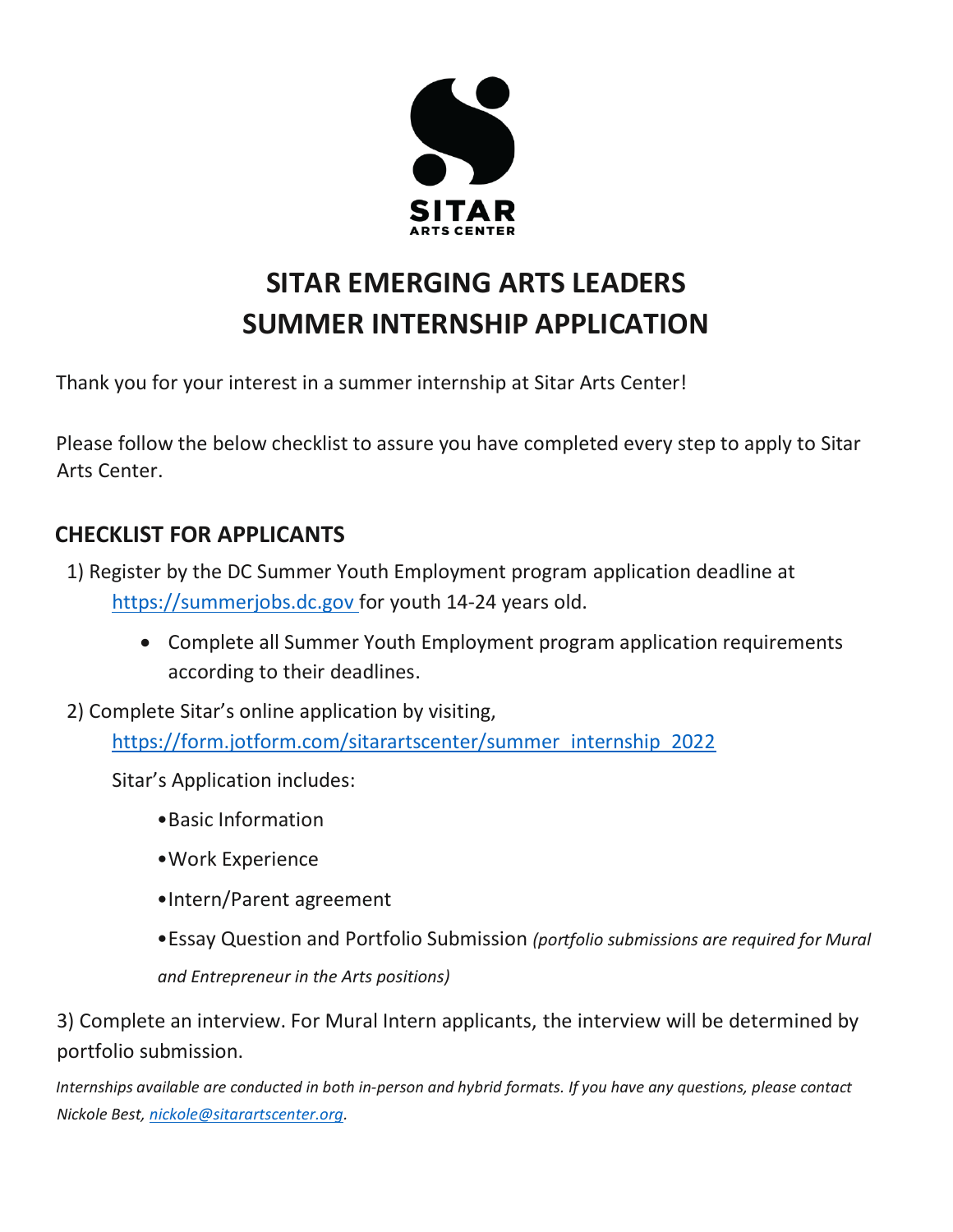## **Application Deadline: Friday March 11th, 2022**

# **SITAR EMERGING ARTS LEADERS SUMMER INTERNSHIP**

This summer internship is a leadership opportunity with Sitar Arts Center. Those who have a strong interest and experience in the arts, have a desire to work in an arts field, interest in business management, or education are strongly encouraged to apply. Sitar Arts Center is a fast-paced environment. Therefore, applicants should be independent thinkers, problem solvers, team players, and most of all, creative.

### ELIGIBLE APPLICANTS

Eligible applicants must be D.C. residents, and ages 14-24 to apply. Applicants must be 14 years of age by **March 11th, 2022**. Proof of vaccination is required by all interns. You do not need to be a Sitar student or a member of Sitar Emerging Arts Leaders (S.E.A.L.) to apply.

#### WORK OPTIONS *(All work options have limited availability)*

Interns will be reviewed based on their applications, essay, interview, and references. Through the information obtained, Sitar staff will choose interns to work in specific areas and compensation will be provided by one of the following methods:

- **• Weekly Pay:** Intern must register with the Department of Employment Services, Summer Youth Employment Program (SYEP) by their set deadline, to be eligible for weekly pay.
- **• Community Service:** Intern will work to earn community service hours that can be used for high school requirements.
- **• Stipend:** For interns who are ineligible for SYEP, Sitar may be able to pay a stipend, but this is determined on a case-by-case basis.
- **• Supplemental Pay:** Interns who have worked at Sitar more than two summers may be eligible for additional hourly pay. Those selected will be given a leadership role and more responsibility. No additional essay or application is required. Not all interns who are eligible will be selected. For more information, please refer to the S.E.A.L. application, and contact Nickole Best for additional questions.

### IMPORTANT NOTES

- Sitar's summer camp runs from June 27th August 5th, 2022. Interns should plan to be available to come in for in-person orientation starting June 21st – June 24th.
- It is the intern applicant's responsibility to find out how and when to register for the DC Summer Youth Employment program. Sitar Arts Center is not responsible for notifying intern applicants of SYEP deadlines. Check the SYEP website, often, for updates about when to register.
- Submission of an application does not guarantee a position with Sitar Arts Center.
- Completing all necessary documentation and meeting deadlines is the responsibility of the applicant. Sitar Arts Center reserves the right to withdraw offers of employment to any applicant who fails to meet Sitar Arts Center internship deadlines.
- It is the intern applicant's responsibility to check their email and voicemail frequently and respond promptly to Sitar staff if contacted for an interview. If Sitar staff does not hear back from an intern applicant, that applicant will no longer be considered.
- Applications submitted by the deadline will be considered before any late applications.
- Applications submitted without the essay will not be considered.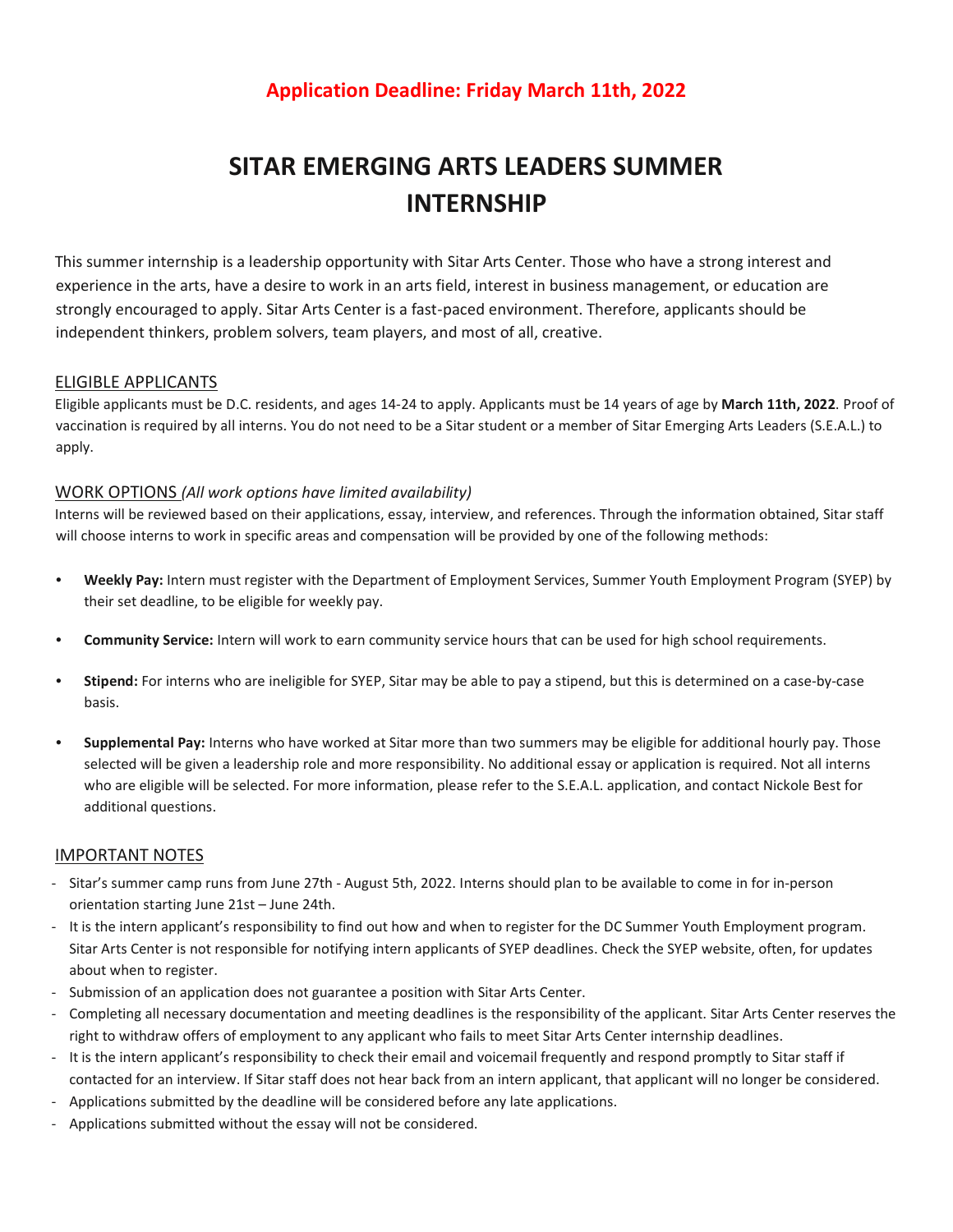# **SITAR EMERGING ARTS LEADERS SUMMER INTERNSHIP JOB OPTIONS**

#### **HOURS**

General hours stated below are not the official hours of the intern. Hours are just a representation of timeframe interns would need to be available. Daily number of work hours may vary for each intern. The supervisor will confirm final hours with the intern before the start of the first day, June 27<sup>th</sup>, 2022.

**Entrepreneurship in the Arts – Hybrid:** 10:00am to 6:00pm *(This includes a combination of remote workshops and two afternoons a week in-person sessions)*

**Camp Class Assistant – In-person:** Morning shift 8:00am to 1:00pm **or** Afternoon shift 12:00pm-6:00pm *(Please select your preferred shift)*

**Mural Arts Intern – Hybrid:** 10:00am to 6:00pm *(This includes a combination of remote workshops and two afternoons a week inperson sessions)*

**Musical Theater Intern – In-person:** 8:00am to 4:00pm

#### **JOB RESPONSIBILITIES FOR ALL INTERNS**

- Be available for orientation and/or training and the full 6 weeks of Sitar's internship program (7 weeks total)
	- June 21st June 24th, 2022 (afternoon & evening)
	- June 27th August 5, 2022
- Attend all weekly intern workshops
- Check email and/or Discord daily
- Submit weekly timesheets
- Interns must have good internet access, computer/laptop or at least a tablet, and webcam/video for Zoom meetings/tasks.
- Center maintenance and cleaning. May include front desk or lobby monitoring. *In-person task.*

### **ENTREPRENEURSHIP IN THE ARTS** – Hybrid (Ages 16 – 24)

This internship is open to applicants who have experience with any art form such as visual arts, performing arts, literary arts, etc. In this position, interns will work independently and attend workshops where they will learn the skills required to be a working artist. Job responsibilities include, but are not limited to:

- Learn how to establish your identity as an artist
- Develop plan and create a mini exhibition
- Learn project management
- Lead and participate in an end of the summer showcase
- Network and communicate with external boards boards communities through email, social media, etc.
- Sell/market your artwork
- Utilize and Report to ACC daily through Discord.
- Conduct research relating to selected art theme
- Participate in weekly check-in meetings
- Develop skills for budgeting and record keeping
- Create power point presentations and mood

Daily remote work hours are between 10:00 am – 2:00 pm, which will be dedicated to virtual sessions, meetings and check ins. Afternoons between 3:00 pm - 6:00 pm will be remote workshop time three days a week and in-person twice a week. More detailed schedule to come. Must provide a portfolio of recent drawings/paintings to be considered.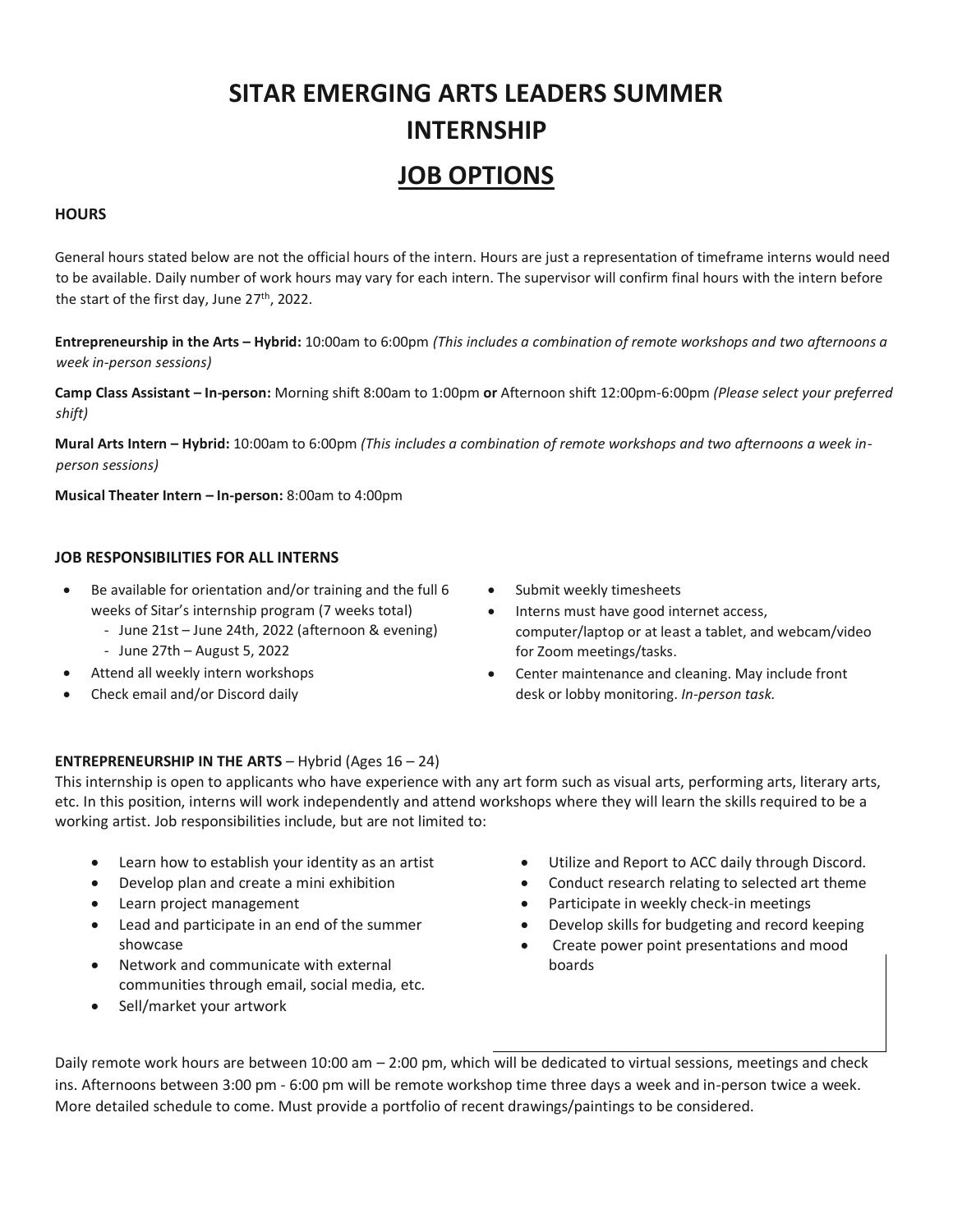### **CAMP CLASS ASSISTANT** – In-person (Ages 14 – 24)

Primarily assists Camp Sitar as an additional staff member to oversee student supervision during morning and afternoon camp activities and lunch and provide support in daily functions. Interns will work closely with both the Sitar staff, teaching artists and students. Applicants should have experience/interest in working with children, art, dance, music, and customer service.

The Camp Class Assistant Intern job responsibilities include, but are not limited to:

- Assist Camp teachers with daily class and classroom management.
- Help with overseeing lunchtime tasks including recess transitions, lunch distribution, and lunch supervision.
- Supervise activities and complete day-to-day assignments such as attendance and set up.
- Work closely with Sitar staff, teaching artists and students.

### **MURAL ARTS INTERN** – Hybrid (Ages 14 – 24)

Works directly with the Deputy Director of Programs and is supported by lead Mural Interns. Applicants should have an interest in visual arts and experience in drawing and painting. Mural projects will be completed remotely with virtual and inperson work sessions. Job responsibilities include, but are not limited to:

- Work as part of the larger mural team in the creation, design, and completion of the summer mural projects
- Participate in daily virtual and in-person painting work sessions
- Post daily photos of work progress
- Participate in weekly critique and team meetings
- Design and complete a piece for the independent project based on the summer's theme
- Assist in the final compilation of work at the end of session

Daily remote work hours are between 10:00 am – 2:00 pm, which will be dedicated to virtual sessions, meetings and check ins. Afternoons between 3:00 pm - 6:00 pm will be remote workshop time three days a week and in-person twice a week. More detailed schedule to come. Must provide a portfolio of recent drawings/paintings to be considered.

### **MUSICAL THEATER INTERN** – In-person (Ages 16 – 24)

Learns how to assist with facilitating a performance-based, musical theater curriculum for grades 5 – 8 in a full-day, camp setting. Working alongside two musical theater teachers, the intern will coach and mentor young performing artists providing production support culminating in an end-of-camp performance.

- Receives and answers any/all communication from Sitar staff and musical theater teachers in a timely manner (ASAP during camp hours, within 24 hours outside of camp hours).
- Attends and participates in Camp Sitar activities, this may include supervision of fieldtrips, day-to-day assignments, recess transitions, and lunch distribution.
- Assists and collaborates with musical theater teachers with tracking student attendance, coaching/mentoring, stage and production management, etc.
- Serve as liaison between musical theater teachers and Sitar staff and between students and musical theater teachers.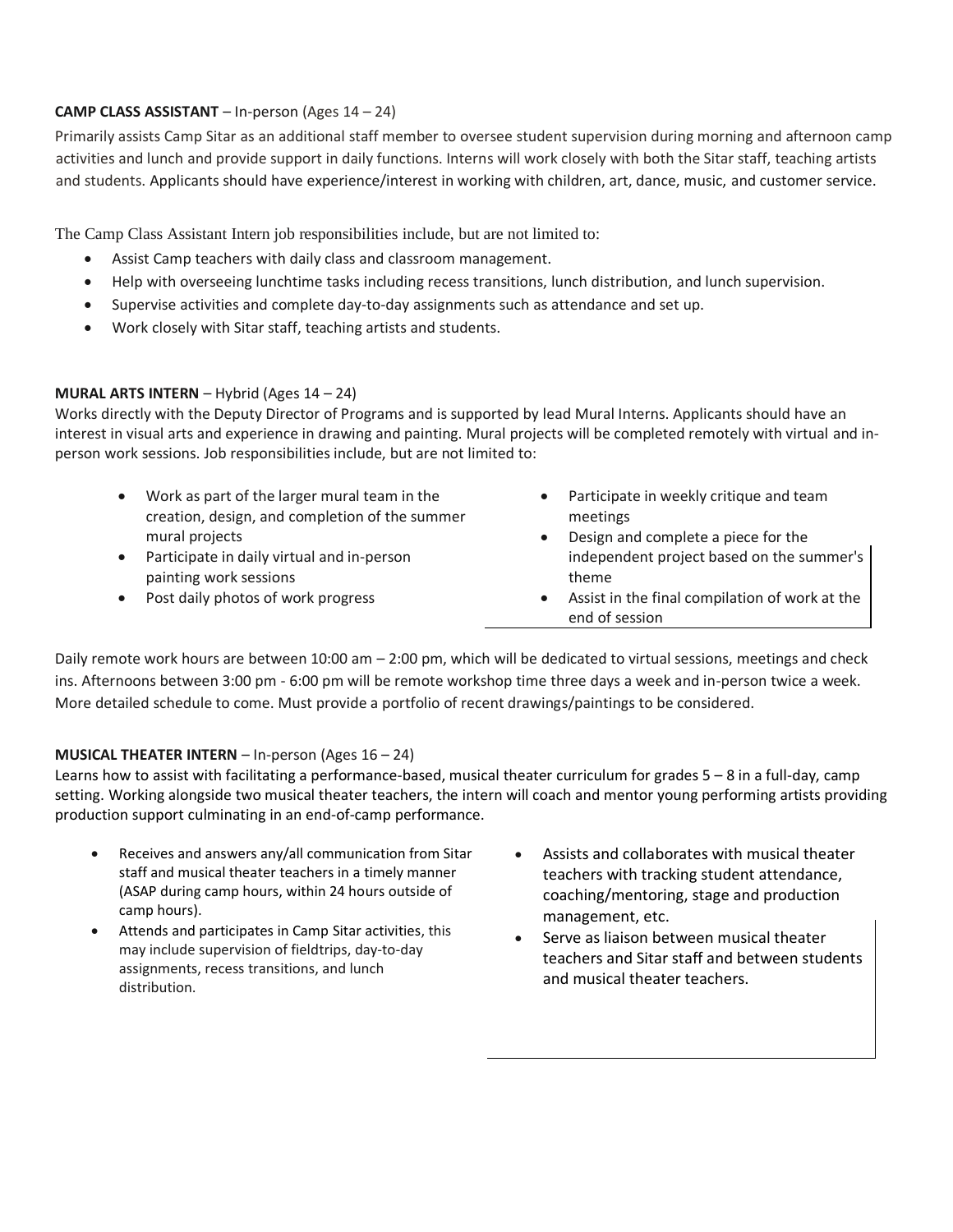## **SITAR EMERGING ARTS LEADERS**

## **SUMMER INTERNSHIP**

## **INTERN LEADERSHIP OPPORTUNITIES**

Interns who have worked at Sitar more than two summers are eligible for additional hourly pay. Those selected will be given a bigger leadership role and more responsibility. No additional essay or application is required. There are limited spaces available.

Not all interns who are eligible will be selected. For more information see the S.E.A.L. application or contact Nickole Best at nickole@sitarartscenter.org.

- Interns must attend additional training before the camp begins and during the camp period.
- Have good previous work history at Sitar.

#### **LEADERSHIP CLASSIFICATION**

- **ASSOCIATE:** 2 3 years previous experience at Sitar
- **ASSISTANT:** 4 5 years previous experience at Sitar
- **AMBASSADOR:** 6 or more years' previous experience at Sitar

*Additional responsibilities may include the following:* 

#### **Associate Responsibilities**

Sign in/out, track uniform and work issues, intern upcoming activities/to-do list, student attendance, activity planning, assist with showcase, assist with office tasks: filing, phone calls, name tags, data entry other duties assigned.

#### **Assistant Responsibilities**

Track student attendance, morning meeting lead, student meditation lead, activity planning, and monitor front desk. Be a camp, mural, or musical intern lead. Lead could include assistant stage manager, props/scenic designer, assist with office tasks: Filing, phone calls, name tags, data entry, problem solve intern conflicts/ situations and touch base with supervisor.

#### **Ambassador Responsibilities**

Track schedule changes/conflicts, intern leave/absences/lateness/breaks, student award nominations & tracking, morning meeting lead, student meditation lead, student cool down, activity planning, assist with planning/leading intern workshops. Be a camp, mural, or musical intern lead. Lead could include assistant stage manager, props/scenic designer, assist with office tasks: Filing, phone calls, name tags, data entry, problem solve intern conflicts/situations and touch base with supervisor.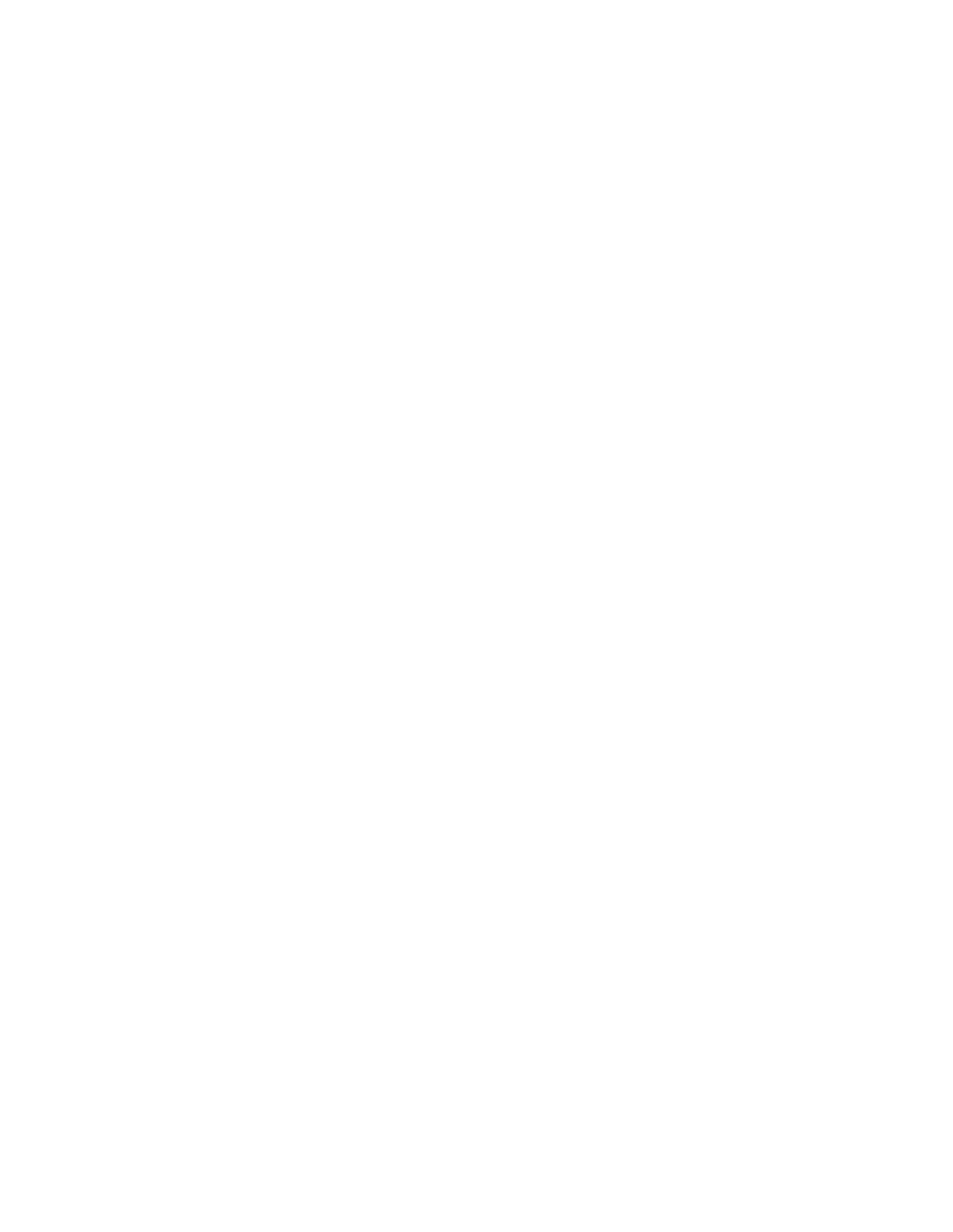## **SUMMER INTERNSHIP ESSAY AND PORTFOLIO SUBMISSIONS**

If applicable, an essay and portfolio should be submitted at the end of the application. Applications without complete essays or required portfolio will not be considered.

Please find application here: [https://form.jotform.com/sitarartscenter/summer\\_internship\\_2022](https://form.jotform.com/sitarartscenter/summer_internship_2022)

#### **ESSAY QUESTIONS**

The essay is a part of the application and is required for all applicants. Choose one of the following questions and answer in essay format. Essays must be one page typed, double-spaced, Arial font, size 12, with applicant name on each page. Choose only one question to answer. Previous application essays may not be re-used, if so, it may result in a delay in your application process.

**Prompt #1:** Explain how the arts have impacted your life. Consider why is art important to you? What has art taught you, about yourself, about others, the world? Have you used it as a tool of expression?

**Prompt #2**: Think of someone who inspires you. This can be someone you know or someone from history or present-day. What are three qualities that stand out about this person and why are these qualities important to have? How would they make the world a better place?

**Prompt #3:** You were just elected to be the 47<sup>th</sup> president of the United States of America. What would be important issues you would tackle to change or better? How would you make America an even better country for all? Think about issues that are going on in today's society or in your neighborhood.

#### **Entrepreneurship applicants MUST respond to this prompt:**

**Prompt #4:** If you had your own business/organization what would the mission be, who would it serve, and why is this mission important to you? What would you need to make this business/organization a reality?